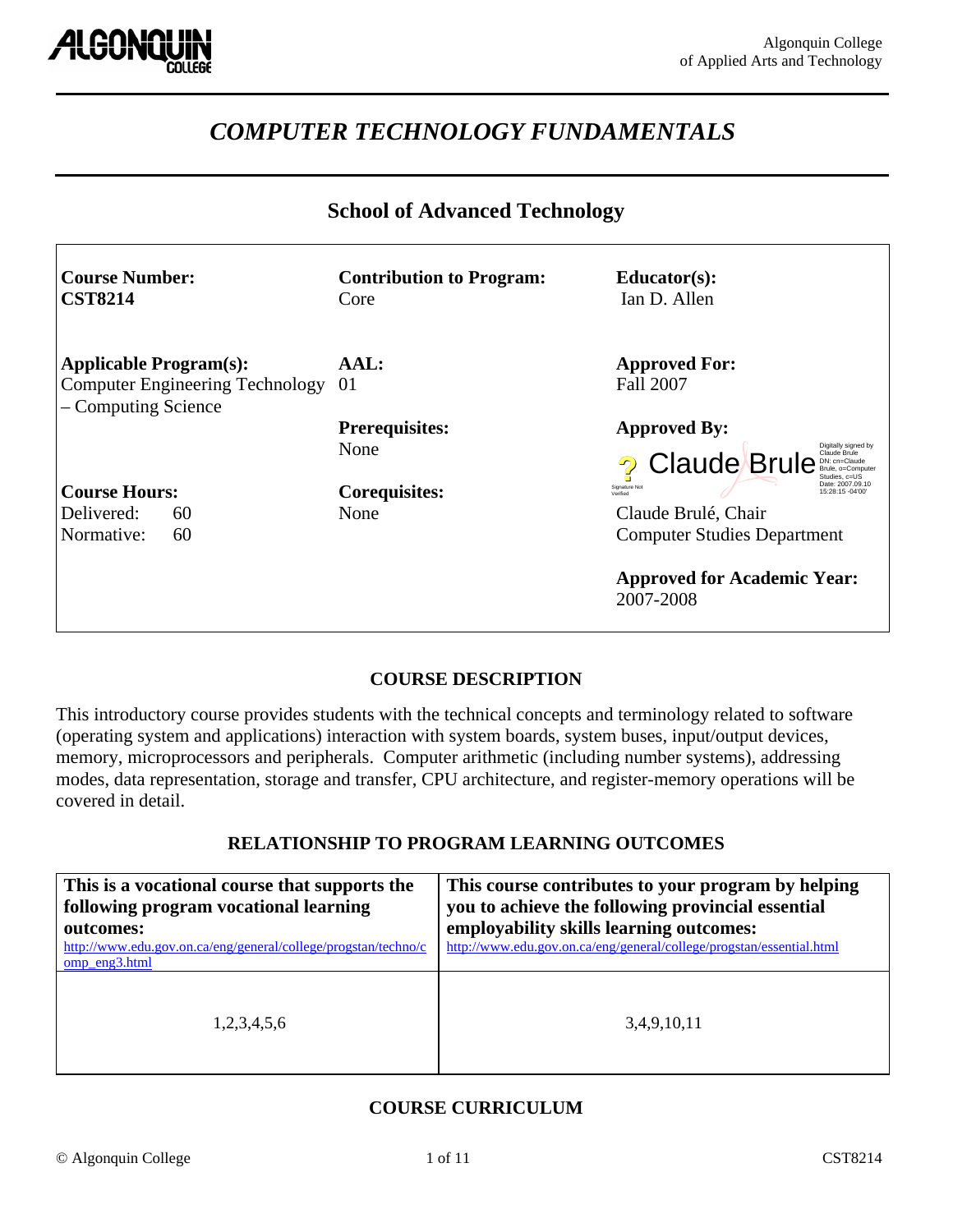

# **I. Course Learning Requirements/Embedded Knowledge and Skills**

| <b>Course Learning Requirements</b>                                                                                        | <b>Knowledge and Skills</b>                                                                                                                                                                                                                                                                                         |
|----------------------------------------------------------------------------------------------------------------------------|---------------------------------------------------------------------------------------------------------------------------------------------------------------------------------------------------------------------------------------------------------------------------------------------------------------------|
| To earn credit for this course, you must<br>reliably demonstrate your ability to:                                          |                                                                                                                                                                                                                                                                                                                     |
| 1. Understand components inside a PC.                                                                                      | Knowledge of motherboard components, BIOS and<br>peripheral ICs<br>Historical development of the Personal Computer<br>Open a PCs case, identify components, busses and<br>connections. Identify form factors of power supply,<br>Draw a simple schematic diagram of a PCs layout.<br>Identify the power connectors. |
| 2. Use the modern CPU as a reference to<br>understand microprocessor architecture, its<br>handling of multimedia tasks.    | Understand the role of microprocessors, registers,<br>Clocks, Address, data and control bus<br>Processor Architecture in modern CPUs and its<br>justification                                                                                                                                                       |
| 3. Understand Number Systems                                                                                               | Understand binary arithmetic<br>Understand concepts of addressing<br>Justify the need for IEEE 754 Floating point<br>Using binary arithmetic, Converting IEEE 754 FP<br>numbers to decimal, Converting fractions to IEEE 754<br>floating point numbers                                                              |
| 4. Participate in removing and installing<br>memory used in a PC.<br>Identifying RAM types, removing and<br>installing RAM | Differentiate ROM Types. Differentiate RAM used in<br>modern mother boards.<br>Understand the role of CMOS and<br><b>BIOS</b> in PCs                                                                                                                                                                                |
|                                                                                                                            | Understanding virtual and real mode. Identifying<br>addresses of parallel and serial ports                                                                                                                                                                                                                          |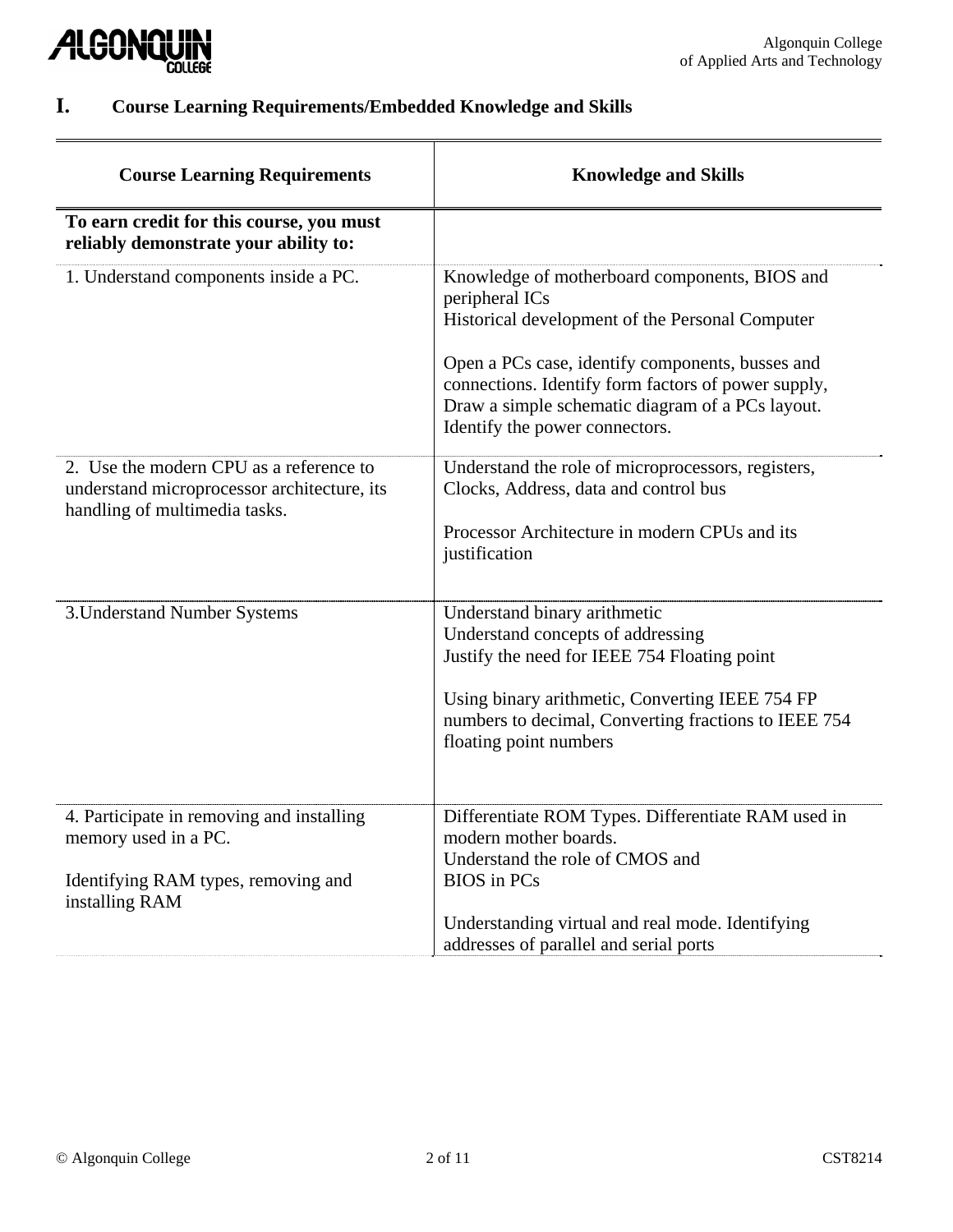

| <b>Course Learning Requirements</b>                                                                             | <b>Knowledge and Skills</b>                                                                                                                                                                                                                                                                                                                                                                                                                                                                 |
|-----------------------------------------------------------------------------------------------------------------|---------------------------------------------------------------------------------------------------------------------------------------------------------------------------------------------------------------------------------------------------------------------------------------------------------------------------------------------------------------------------------------------------------------------------------------------------------------------------------------------|
| To earn credit for this course, you must<br>reliably demonstrate your ability to:                               |                                                                                                                                                                                                                                                                                                                                                                                                                                                                                             |
| 5. Identify interfaces used to connect media.<br>Configure, and possibly, troubleshoot storage<br>media in a PC | Understand storage requirements in computers.<br>Justify the use of various media such as magnetic,<br>optical, and non-volatile re-writable storage media such<br>as a USB key<br>Understand early interfaces in PC's and identify the<br>interfaces such as IDE, SATA, SCSI<br>Understand address translation in magnetic media CHS,<br><b>ECHS</b> and LBA<br>Correctly install and configure CD ROM Drive<br>Correctly install and configure Windows 98 to given user<br>specifications |
| 6. Apply the skills to install a sound card on a                                                                | Install a Hard Disk<br>Understand Video Display Technologies used in CRT,                                                                                                                                                                                                                                                                                                                                                                                                                   |
| PC. Differentiate between PCI and AGP video<br>controllers.                                                     | LCD displays.<br>Identify Connectors used in video VGA, SVGA, DVI                                                                                                                                                                                                                                                                                                                                                                                                                           |
|                                                                                                                 | Knowledge of Audio Hardware, Data Compression<br>Understand the role of Digital Signal Processors<br>Understand Sampling of analog sound signals and its<br>conversion to digital signals                                                                                                                                                                                                                                                                                                   |
|                                                                                                                 | Access and manipulate video memory in text mode using<br>debug                                                                                                                                                                                                                                                                                                                                                                                                                              |
|                                                                                                                 | Install sound card and drivers                                                                                                                                                                                                                                                                                                                                                                                                                                                              |
|                                                                                                                 | Use debug to explore HDD file structures                                                                                                                                                                                                                                                                                                                                                                                                                                                    |
| 7. Understand I/O Interfaces                                                                                    | Understand data transfer in serial and parallel mode                                                                                                                                                                                                                                                                                                                                                                                                                                        |
|                                                                                                                 | Knowledge of USB, IEEE-1394 in data transfer                                                                                                                                                                                                                                                                                                                                                                                                                                                |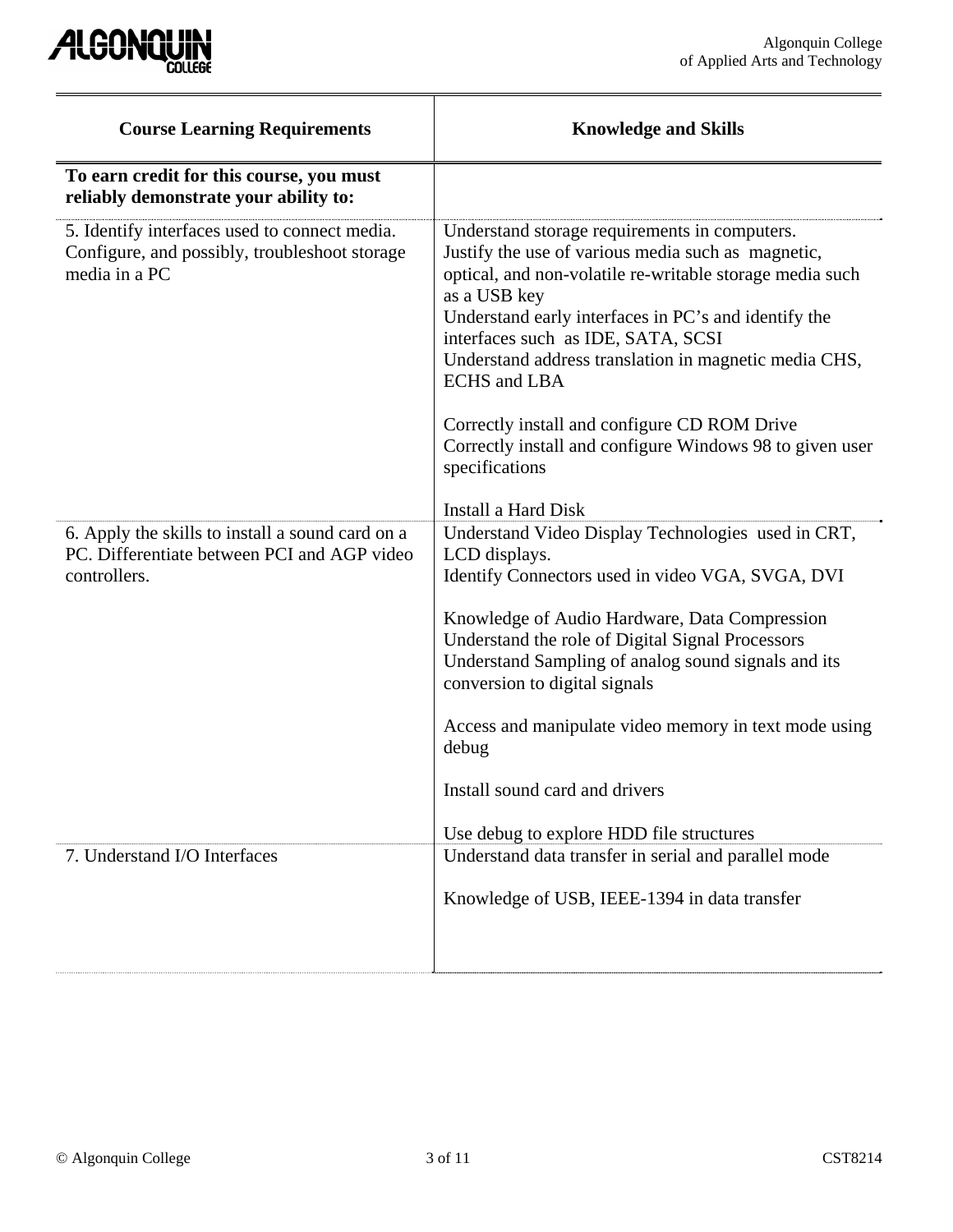

| <b>Course Learning Requirements</b>                                                                            | <b>Knowledge and Skills</b>                                                                   |
|----------------------------------------------------------------------------------------------------------------|-----------------------------------------------------------------------------------------------|
| To earn credit for this course, you must<br>reliably demonstrate your ability to:                              |                                                                                               |
| 8. Internet connectivity, Computer Security and<br>Networking                                                  | Understand the origin of networks and its terminology<br>Basic knowledge of network protocols |
| Identify LAN Hardware, LAN configuration,<br>TCP/IP settings, Establish a connection to the<br>campus network. | Understand dial up and broadband connections                                                  |
|                                                                                                                | Differentiate between analog modems, cable modems,<br>DSL and justify its use.                |
|                                                                                                                | Understand home wireless networking.                                                          |

### **II. Learning Resources**

#### **Required Text Book:**

- 1. Bundle of two textbooks: The Essentials of Computer Organization & Architecture, by Linda Null and Julia Labur, 2nd edition, Jones Bartlett, ISBN: 0-7637-3769-0
- 2. Ecoa Intel Assembly Language Supplement, by ECOA, ISBN: 0-7637-3538-X ISBN for bundled textbooks: 0-7637-4482-4

#### **Required Equipment/Supplies:**

- 1. Antistatic wrist strap \*
- 2. PC Toolkit \*
- 3. Six 3  $\frac{1}{2}$  " floppy disks \*
- 4. A lab book

\*(Included in incidental fees and package from the Algonquin College New Technology Store)

## **III. Teaching/Learning Methods**

The course consists of 2 hours of lectures and 2 hours of lab per week. It is anticipated that you will need to spend an additional 4 hours per week, on average, of your own time for assignments and study.

During this course you are likely to experience:

Lectures:

Lectures will present the theoretical material of the course.

Students are expected to attend all of the lectures. Students are encouraged to ask questions during lectures and to consult with the professors on topics, which they do not clearly understand. Professors will inform students, at the beginning of the course, of suitable times for consultations.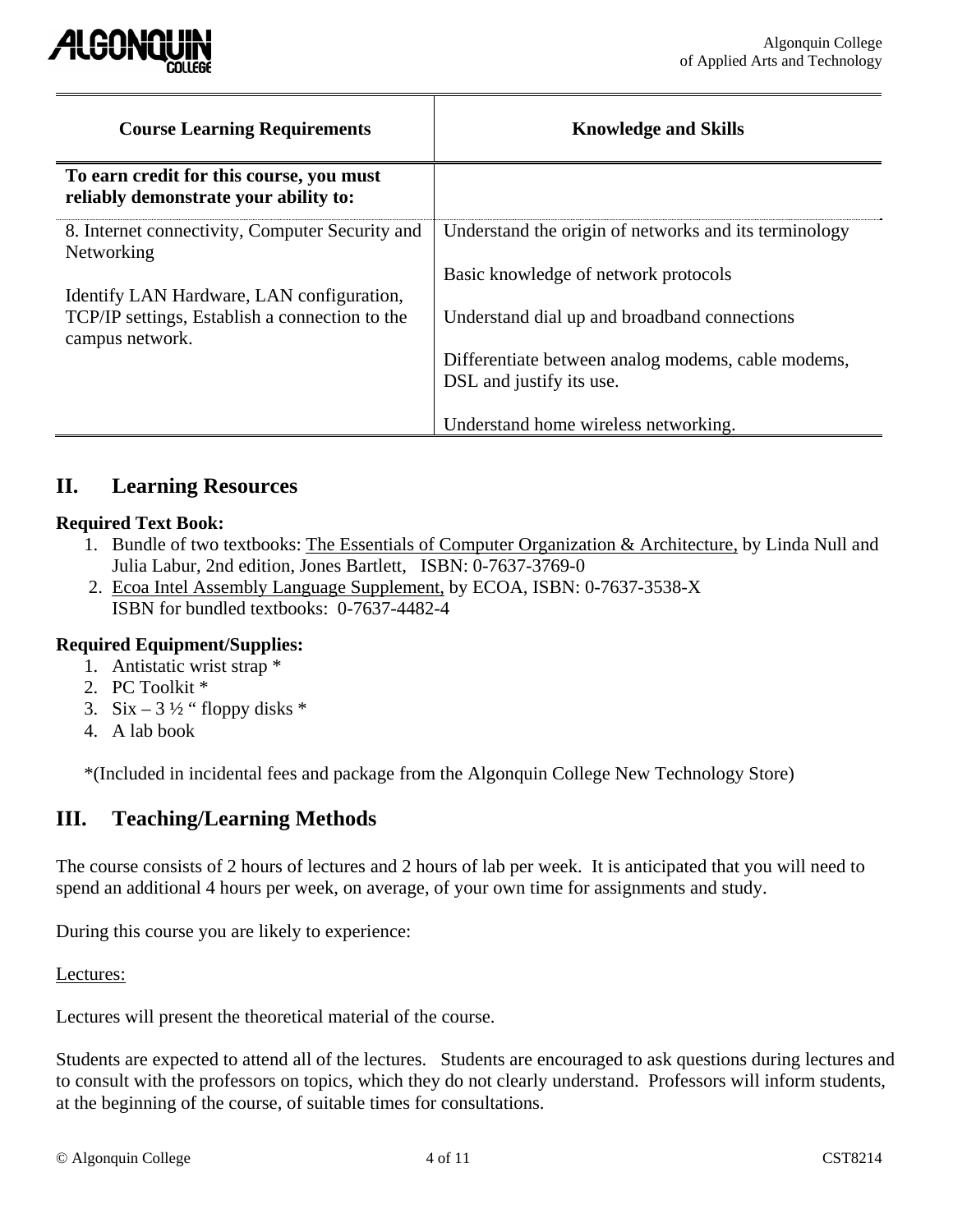

#### Labs:

Students are expected to perform initial analysis and design **before** their scheduled lab, in order to take advantage of the limited lab time. Laboratory assignments will be closely integrated with the lecture material. The students' ability to successfully complete the assigned exercises will directly correlate with their level of success on tests and the final exam.

**Lab attendance involves group work on dedicated PC hardware, and is therefore mandatory.** No allowances are made for those who choose not to attend classes or labs and, as a result, get critically behind in the course. Extra consultation and tutoring assistance is only available to those who are actively participating and still having difficulty.

## **IV. Learning Activities**

Samples of learning activities include:

- Reading and understanding the text material.
- Attending lectures that follow (and supplement) the text material.
- Investigating prescribed web sources to capture additional information.
- Completing assignments, where applicable.
- Completing prescribed lab work.
- Completing additional projects, where applicable.

#### **Tests and a Final Exam will be conducted on both theory and lab material.**

### **V. Course Content**

#### **PC components**

- Motherboard components, BIOS
- Chipsets
- Types of I/O Bus
- Historical development of the Personal Computer

#### **CPU**

- Brief history of microprocessors
- ALU, MMU
- Registers, Clocks
- Address, data and control bus
- Architecture in modern CPU's
- Pipelining, Superscalar
- Processor Features Hyper threading, MMX
- Processor Packaging, Chipsets

#### **Number Systems**

- Counting in Binary
- Word, byte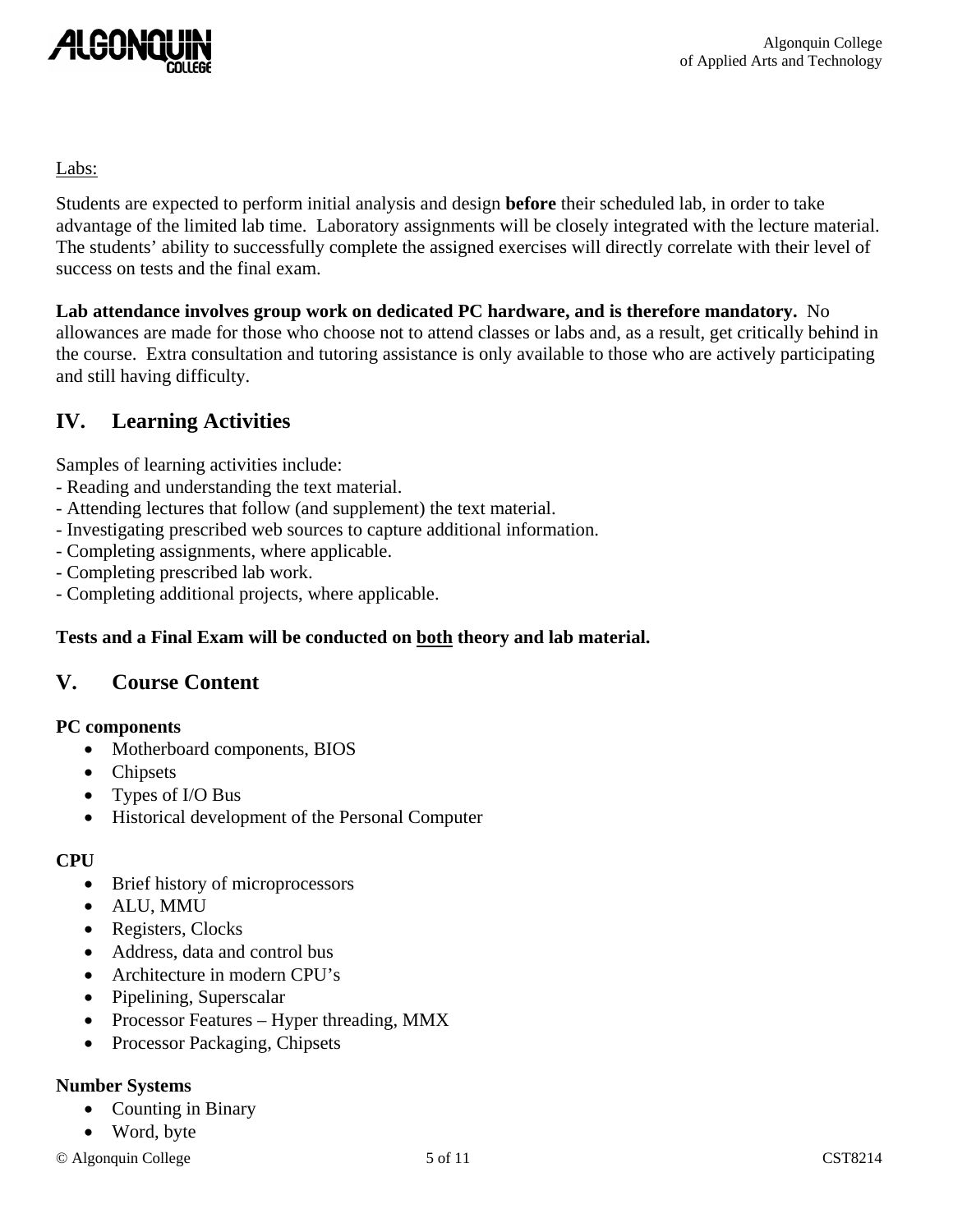

- Binary arithmetic
- Octal and Hexadecimal number systems
- Overflow, Underflow
- Addressing
- Precision, Range
- IEEE 754 Floating point

#### **Memory**

- ROM Chip Types
- CMOS
- BIOS and BIOS Routines
- RAM Types
- Memory models

#### **Media**

- Magnetic Media Floppy, HDD, Tape Drives
- Optical Media CDROM, DVD
- Flash RAM

### **PC Interfaces for Storage**

- Early interfaces in PCs
- **IDE** and its variations
- ATA and SATA
- CHS, ECHS and LBA
- SCSI

#### **Video**

- Video Display Technologies CRT, LCD
- Connectors
- Vertical and Horizontal frequencies
- Display Standards

#### **Sound**

- Audio Hardware
- Data Compression
- Digital Signal Processors
- Sampling

#### **Power**

- Battery technology for laptop
- Power supply

#### **I/O Addresses, Interrupts and IRQs**

- I/O Addresses
- I/O address map
- Tools for looking at resources
- IRQ assignments on PCs and the 16 bit IRQ map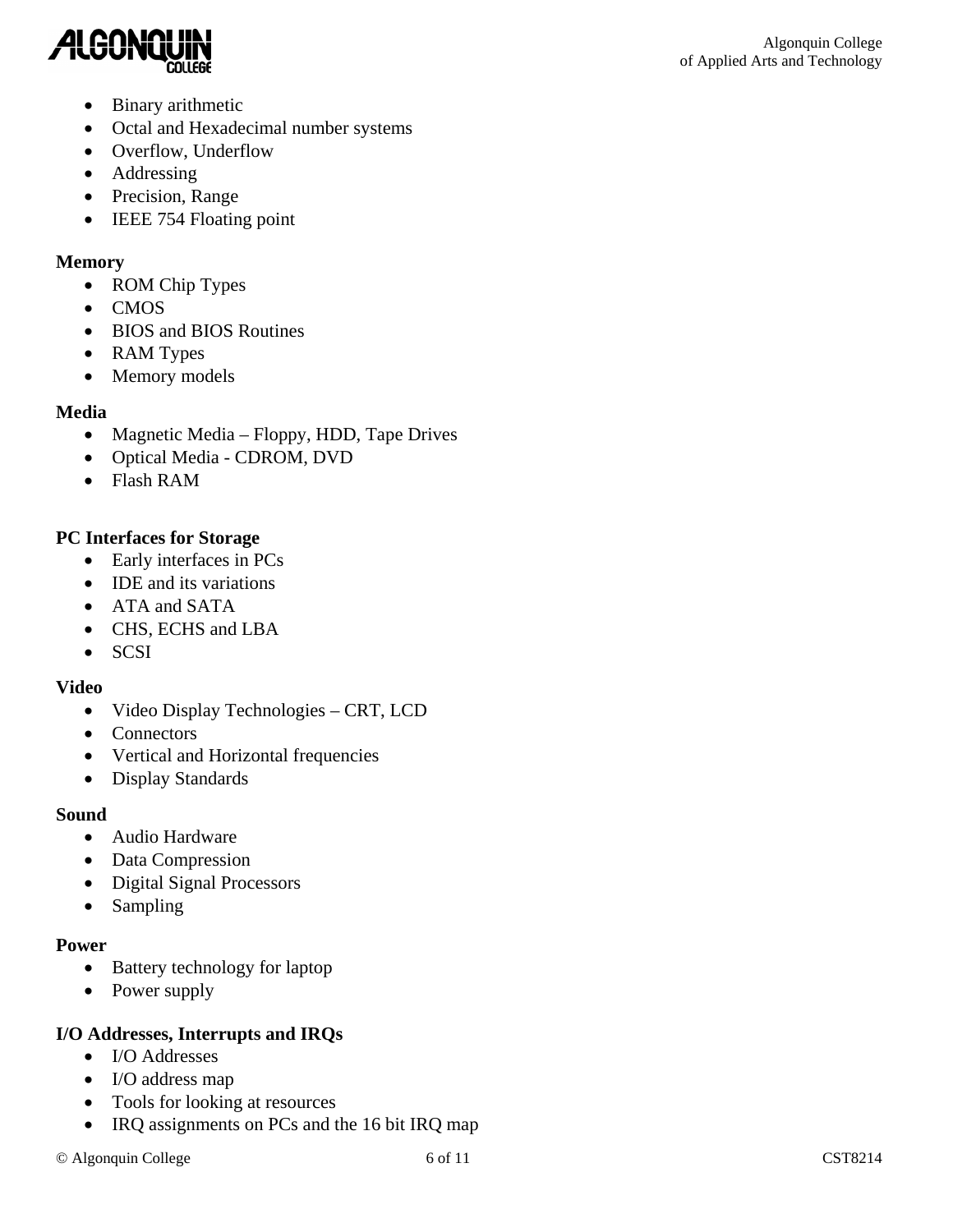

• IRQ Conflicts, PnP

#### **I/O Interfaces**

- Serial and Parallel ports
- USB
- IEEE-1394
- PS/2 and Keyboard

#### **Internet connectivity, Computer Networking**

- Origin of networks
- Terminology, topology, network hardware, protocols, media
- Dial up and ISDN
- Analog modems, cable modems, DSL
- Wireless broadband, router based solutions.
- Securing an internet connection.
- Home wireless networking

# **VI. Evaluation/Earning Credit**

The following will provide evidence of your learning achievement:

Assessment of student learning will be done by means of two class tests, quizzes, final exam, laboratory exercises and a final practical laboratory exam.

Laboratory attendance is compulsory, and absence from three or more laboratory sessions without the prior consent of the professor will result in a final grade of "F". Students are responsible for keeping a record of the number of laboratory sessions they have missed. Professors will not inform students of an impending failure because of missed laboratory sessions.

All laboratory assignments must be successfully completed in order to obtain course credit. Late assignments will be penalized and receive a mark of zero, but they must still be completed. Any missed evaluation points will result in a grade of "0". In the case of a documented emergency the professor, in consultation with the Chair, will determine how the marks will be made up and/or final grade adjusted.

The Computer Studies Department requires that all course assignments (homework exercises, laboratory work, projects, etc) be submitted by students using a standard which could be specific to one or more courses. Professors will ensure, at the beginning of the term, that students are advised of the exact details of these course specific submission requirements. Professors will also post them online alongside the course outline. Student submissions that do not meet the course published submission standards may not be marked, and may incur a penalty of up to 100% of the submission mark.

The factors in the final grade are:

- 1. Tests (2) and quizzes 30%
- 2. Lab Exercises 15%
- 3. Lab Exam 15%
- 4. Final Exam 40%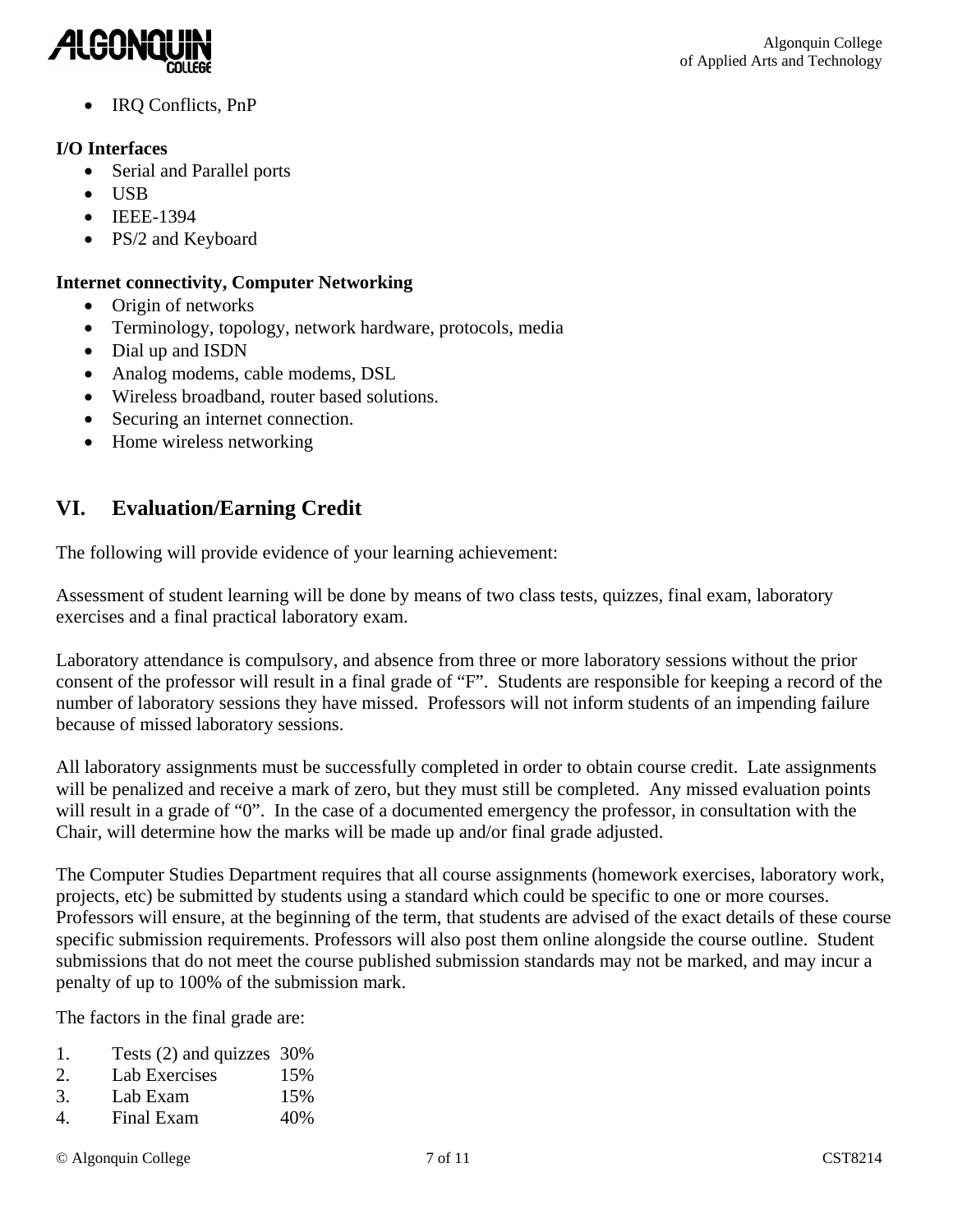

To pass the course, you must achieve a minimum of:

- **50% of the available marks from Item #1 and #4 (i.e. 35 of the 70 points) AND**
- **50% of the available marks for Item #2 and #3 (i.e. 15 of the available 30 points)**
- **must also pass final exam as a separate item (i.e. 20 of the 40 points available)**

#### **Lab evaluation details:**

Lab exercises and lab exam is conducted by the lab professor, and contributes 30% to your final grade. For this course, the following criteria must be satisfied in order to obtain a non-zero lab mark:

- 1. Satisfactory attendance and participation in the lab.
- 2. Satisfactory workmanship and behaviour in the lab.
- 3. Satisfactory adherence to rules prescribed for the lab facility.
- 4. Being properly equipped for lab work while in the lab.

Due to the requirement for group work and sharing of computer hardware within a group, the lab professor reserves the right to suspend or deny further access to the lab at any time if attendance and participation criteria are not being met. No allowances are made in the course for students whose access to the lab is suspended or denied for any reason.

Lab evaluation is a mix of objective and subjective methodologies applied to different activities that demonstrate skill or produce a tangible product or result outcome. The scoring scheme for any particular skill demonstration, task completion, or product creation activity in the lab will generally take the following form:

- 3 Superior capability, superior product/result.
- 2 Satisfactory capability, acceptable product/result.
- 1 Marginal capability, substandard product/result.
- 0 No capability, unacceptable product/result.

A practical lab examination will make up 50% (15/30) of the lab mark. It will be a hands-on group exam, based on all material from the semester's labs. Students will be expected to have any necessary utilities, boot disks, and tools required to complete the practical lab examination.

The final lab score will be a compilation of the above ratings across all measurable lab activities prescribed (and weighted) by the Lab Instructor. The aggregate lab assessment will be converted to a final mark that contributes up to 30% to the final mark.

The lab evaluation will not be included in the final grade unless the student achieves at least a grade of 50% or **"D-"** on the combined tests, quizzes, and final exam. (Students who have a failing grade on the combined tests, quizzes and the exam will receive a grade of **"F"**.)

All students are required to write the final exam. There are no provisions for "making up" a missed final exam. If, as a result of being off-track in your program or some unforeseen circumstance, you note that there is a scheduling conflict in your final exam schedule, it is your responsibility to alert your course professor no later than one week before final exams start, to allow for any special arrangements.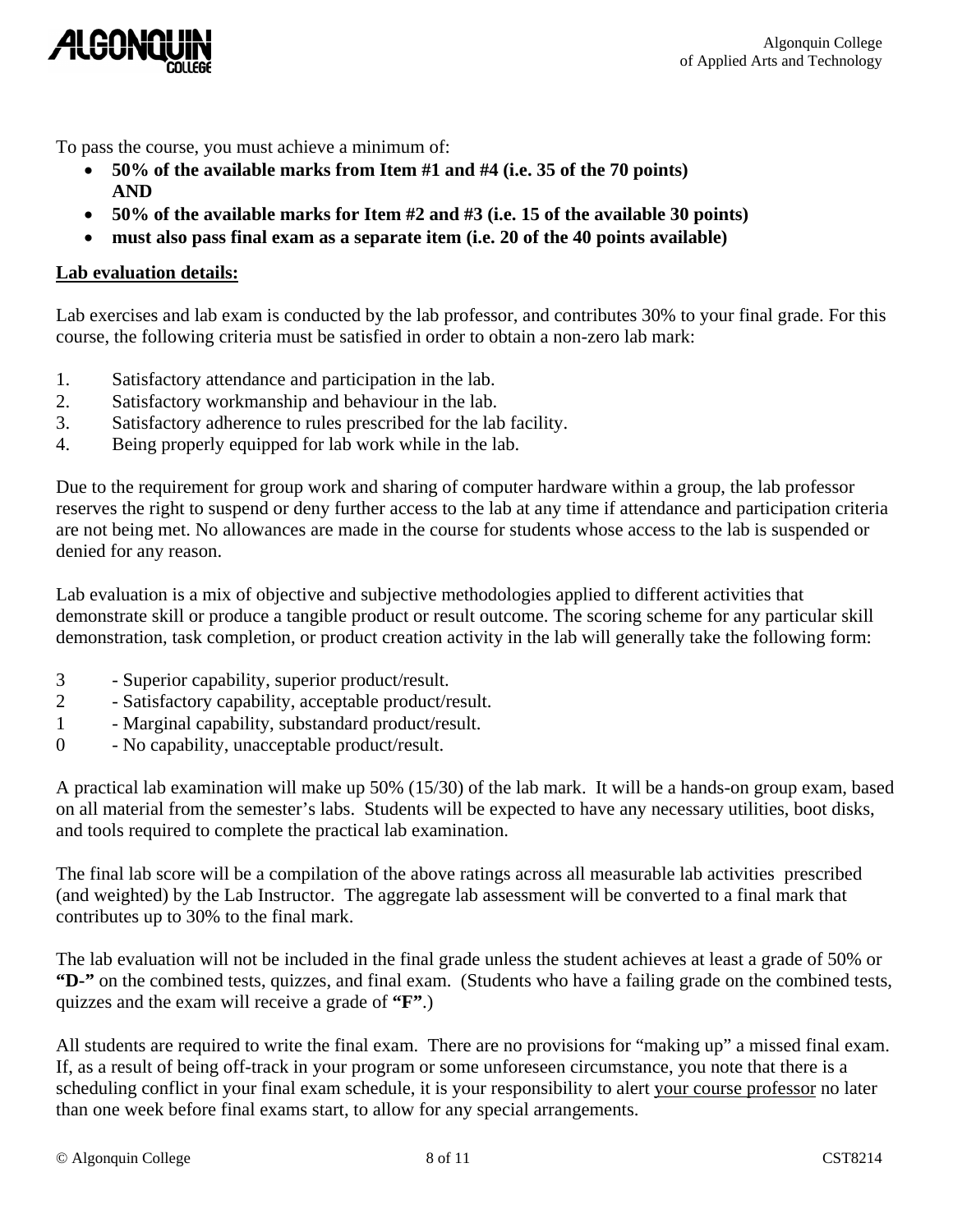

## **VII. Related Information**

**Retention of course material**. It is your responsibility to retain copies of all assignments, labs and mid-term tests (returned from the professor), and any other evaluations and pertinent records (except for final exams, which are not returned) in case you become involved in an appeal hearing at a later date.

It is also your responsibility to retain course outlines for possible future use to support applications for transfer of credit to other educational institutions.

See College Directives E15 or E24 for details in your Instaguide.

**College email account.** Algonquin College provides all full-time students with an email account. This is the address that will be used when the College, your professors, or your fellow students communicate important information about your program or course events. It is your responsibility to ensure that you know how to send and receive email using your Algonquin College account, and check it regularly.

**Harassment/Discrimination/Violence will not be tolerated.** Any form of harassment (sexual, racial, gender or disability-related), discrimination (direct or indirect), or violence, whether involving a professor and a student or amongst students, will not be tolerated on the college premises. Action taken will start with a formal warning and proceed to the full disciplinary actions as outlined in Algonquin College Directive - A8.

Harassment means one or a series of vexatious comment(s) (whether done verbally or through electronic means), or conduct related to one or more of the prohibited grounds that is known or ought reasonably to be known to be unwelcome/unwanted, offensive, intimidating, derogatory or hostile.

This may include, but is not limited to: gestures, remarks, jokes, taunting, innuendo, display of offensive materials, offensive graffiti, threats, verbal or physical assault, stalking, slurs, shunning or exclusion related to the prohibited grounds.

For further information, a copy of the official policy statement can be obtained from the Student Association.

**The School of Advanced Technology's Standard Operating Procedure on Plagiarism and Academic** 

**Honesty** defines plagiarism as an attempt to use or pass off as one's own idea or product, work of another without giving credit. Plagiarism has occurred in instances where a student either directly copies another person's work without acknowledgement; or, closely paraphrases the equivalent of a short paragraph or more without acknowledgement; or, borrows, without acknowledgement, any ideas in a clear and recognizable form in such a way as to present them as one's own thought, where such ideas, if they were the student's own would contribute to the merit of his or her own work.

Plagiarism is one of the most serious academic offences a student can commit. Anyone found guilty will, on the first offence, be given a written warning and an "F" on the plagiarized work. If the student commits a second offence, an "F" will be given for the course along with a written warning. A third offence will result in suspension from the program and/or the college.

© Algonquin College 8 0 of 11 CST8214 For further details on this directive, consult the Algonquin College Directive – E43 in your Instaguide, and the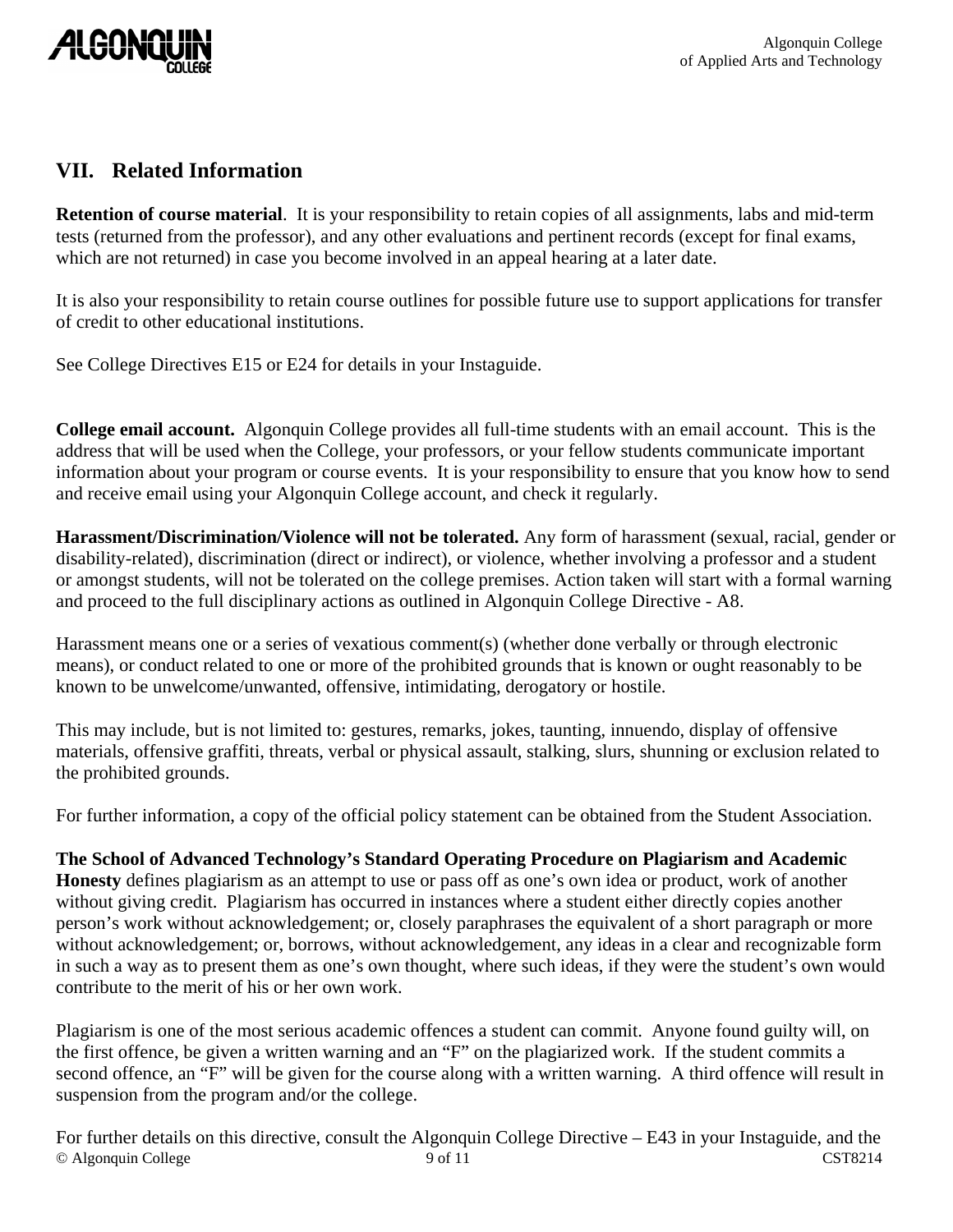

School of Advanced Technology's Standard Operating Procedure on Plagiarism and Academic Dishonesty.

#### **Violation of the Copyright Act.**

- General The Copyright Act makes it an offence to reproduce or distribute, in whatever format, any part of a publication without the prior written permission of the publisher. For complete details, see the Government of Canada website at<http://www.cb-cda.gc.ca/info/act-e.html> . Make sure you give it due consideration, before deciding not to purchase a textbook or material required for your course.
- **Software Piracy**. The Copyright Act has been updated to include software products. Be sure to carefully read the licensing agreement of any product you purchase or download, and understand the term and conditions covering its use, installation and distribution (where applicable). Any infringement of licensing agreement makes you liable under the law.

**The Use of Electronic Devices** during classes, other than those sanctioned by the course professor is strictly prohibited. In particular, cell phones are not to be used to communicate during a class. The use of any electronic devices during exams and mid-term tests, other than those sanctioned by the faculty in charge of the examination is strictly prohibited.

Anyone caught using a prohibited device will be considered to have plagiarized, and will be treated as such in accordance with College Plagiarism Policy. For further details on this directive, consult the Algonquin College Directive E39 on the use of Electronic Devices in Class and Exams.

**Disruptive Behaviour** is any conduct, or threatened conduct, that is disruptive to the learning process or that interferes with the well being of other members of the College community. It will not be tolerated.

Members of the College community, both students and staff, have the right to learn and work in a secure and productive environment. The College will make every effort to protect that right.

Incidents of disruptive behaviour must be reported in writing to the departmental Chair as quickly as possible. The Chair will hold a hearing to review available information and determine any sanctions that will be imposed. Disciplinary hearings can result in penalties ranging from a written warning to expulsion.

For further details, consult the Algonquin College Directive - E27 in your Instaguide.

**Students with Disabilities.** If you are a student with a disability that affects your learning ability, and wish to receive special dispensation or academic accommodation, you are first required to identify your needs to the Centre for Students with Disabilities (CSD) so that support services can be arranged for you.

If, as a result of that consultation process, you are issued a letter from the CSD office prescribing certain special academic accommodations for that academic term, it is your responsibility to present this letter to each of your course professors, in order to obtain the special dispensation you are entitled to.

For further details, consult the Algonquin College Directive – E4 in your Instaguide.